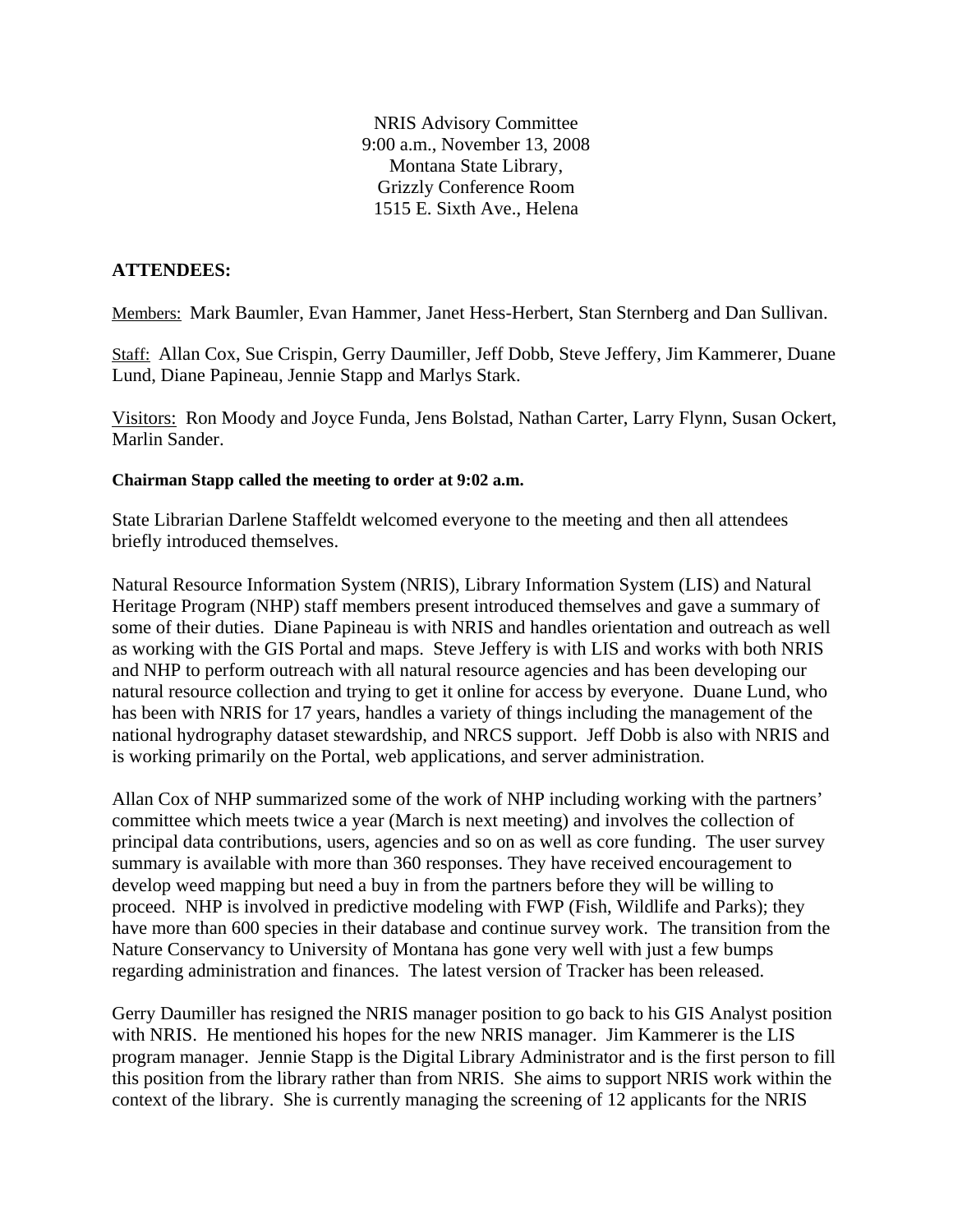manager position and working on filling a web intern position also. In addition she has been working with Tom Marino (Web Developer) to clean up orphaned NRIS web.

## **MSDL VISION REVIEW:**

In 2003 the Montana State Digital Library was created to include NRIS, Library Information Services, and the Natural Heritage Program. This was part of a process to better understand user information needs and to be better able to meet them for a variety of users. The 3 main focuses are state publications, information services and natural resources. Steve helps with the integration and focus. The digital library should be used as a reference tool, all NHP studies and reports are available online and searchable through an online catalog. The digital library should work with public libraries. The new approach is from services users see as they come in to the library.

# **GIS PORTAL OVERVIEW:**

In 2006 NRIS was charged to create the Portal with \$75,000 placed in the budget by the Governor's office. The first public version of the Portal was released in September. The software is based on ESRI's Portal Toolkit software but is customized for Montana. People can register as users and create metadata records. Information is currently being added by GIS producers around the state. All of NRIS' information as well as most of FWP's and many others are being entered. The portal has both simple and advanced searches. Certain data can be viewed in the portal map viewer. There are also website links to a lot of other sites. The goal is to have different GIS stewards manage different sections of the site. We need to know what data others are willing to share with the public and need to educate others concerning how to share. Contributors can just put in the record without the download link, can include contact data and can restrict access to particular groups. Lots of features are planned for the next generation of the portal.

Current NRIS applications may also fit within the Portal. We want to completely replace the current Digital Atlas. New software is envisioned while keeping some of the old features. This will make the Digital Atlas more user friendly for the public. A problem with the Digital Atlas is that it is based on old software that ESRI doesn't support anymore. Data users can receive information when what they are interested in is updated.

We need to find out if shape files need to be maintained or not. We need to decide if NRIS is going to be doing more services or the data will be more downloadable. We also need to be sure that the public actually wants all the functionality and features.

Janet Hess-Herbert suggested the need for a user survey to determine which components of NRIS legacy applications are most used and most valuable so those become the focus for upgrading.

## **NRIS WORK PLAN:**